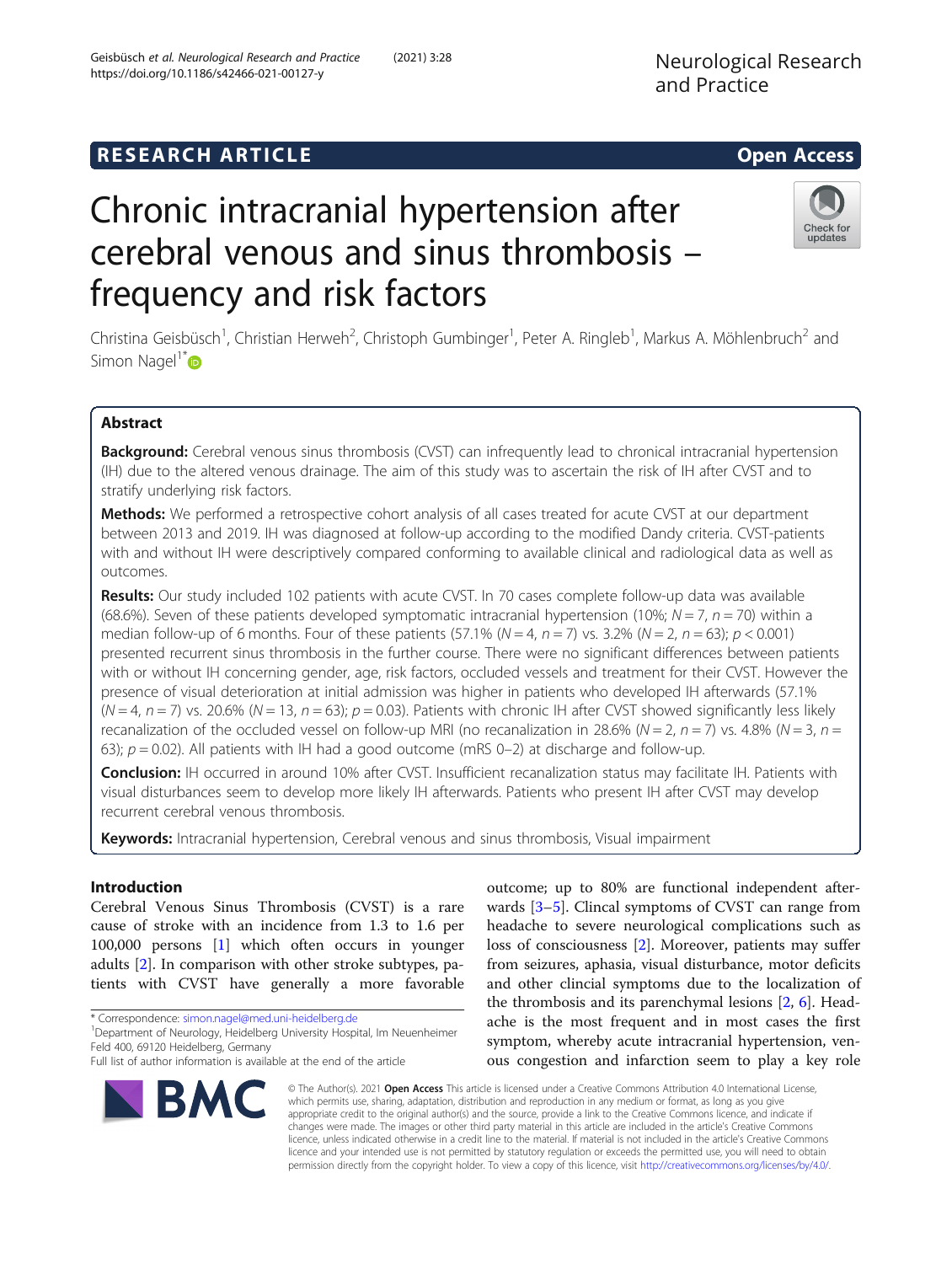[[7\]](#page-7-0). Headache is also the key symptom of the more chronical course of idiopathic intracranial hypertension. Here, an increased cerebral pressure can be measured by lumbar puncture without evidence of structural reasons as stenosis of a sinus or postthrombotic constrictions [[8\]](#page-7-0). Most prone to this condition are fertile and obese women who can present with visual deteroriations, papilledema and headache [[8](#page-7-0)–[10\]](#page-7-0). Diagnosis of idiopathic intracranial hypertension can be made according to Dandy criteria [[9,](#page-7-0) [11\]](#page-7-0). The aetiology remains largely unknown [\[8](#page-7-0)], but lumbar punctures to decrease intracranial pressure, therapy with carbonic anhydrase inhibitors and weightloss are recommended to improve symptoms [[9,](#page-7-0) [10](#page-7-0)]. CVST can also lead to chronical intracranial hypertension (IH) as a consequence of the altered venous drainage and can affect the overall outcome and quality of life. Previous studies already addressed the relationship between cerebral venous thrombosis and intracranial hypertension  $[12, 13]$  $[12, 13]$  $[12, 13]$  $[12, 13]$ . The aim of our study was to estimate the risk of developing IH after CVST and to stratify underlying risk factors for this complication by analysis of a large cohort of CVST-patients with follow-up data from our institution.

#### Methods

We performed a retrospective cohort study based on a systematical search in our electronical medical reports for patients who were treated for acute CVST at our Department of Neurology between January 1, 2013 and September 30, 2019. This study was approved by our local ethics committee (S-821/2019).

Patients with CVST were identified by the ICD-10 code (International Classification of Diseases, tenth revision) I67.6. CVST was diagnosed by magnetic resonance imaging (MRI) plus MR venography or computed tomography (CT) plus CT venography [[14\]](#page-7-0). We recorded the following variables: demographic data, symptoms and signs from onset to diagnosis, CT- and MRIfindings, location of the thrombus, risk factors, treatment (acute and post-acute) and outcome at discharge and follow-up. The recanalization status was assessed by an unblinded neuroradiologist as primarily described by Stolz et al. [[15](#page-7-0)]: no recanalization was assumed when the flow signal was still interrupted, a flow signal suggestive of a residual luminal narrowing of at least 50% was defined as partial recanalization and if the previously affected sinus had an uninterrupted flow signal with a residual luminal narrowing of < 50% it was evaluated as complete recanalization. Other imaging features were assessed as described in Herweh et al. [[14\]](#page-7-0).

Neurological outcome was assessed by an unblinded neurologist according to the modified Rankin Scale (mRS) categorized into independent (mRS 0–2) and dependent (mRS 3–6). All patients were admitted to the stroke unit or the neurointensive care unit and initially treated by either intravenous unfractioned heparin (with target partial thromboplastin time 50–80 s) or bodyweight-adjusted low molecular weight heparin (LMWH). After the acute treatment an oral anticoagulation with vitamin K antagonist (VKA) phenprocoumon or with non-vitamin K antagonist oral anticoagulants (NOACs) was started. The specific anticoagulant was chosen individually by the treating physician or was based on the patient's inclusion into trials (e.g. RESPECT-CVT [\[16](#page-7-0)]). The usual duration of the anticoagulation treatment was at least 6 months after the post-acute phase, but in selected cases and on individual basis the specific anticoagulant was changed during follow-up.

IH was diagnosed at follow-up according to modified Dandy criteria [[9,](#page-7-0) [11](#page-7-0)], with exception of criterion 4 and in one patient criterion 5 due to relatively contraindicated lumbar puncture (see Table [1\)](#page-2-0). For primary analysis of the recanalization status and clincal outcome at follow-up we selected the first follow-up visit in which a clinical examination and a MRI-scan took place (which was normally scheduled 6 months after CVST). If patients had more than one follow-up visit, we selected the first visit within the follow-up period in which both (a clinical examination and a MRI-scan) were performed for analysis of the recanalization status and clinical outcome. Other information such as recurrent CVST, treatment for IH and ophthalmological outcome was collected at every visit. Characteristics of CVST-patients with and without IH were then descriptively compared. Intracranial pressure, i.e. IH was measured by lumbar puncture and expressed as mm  $H<sup>2</sup>O$  (water).

#### Statistical analysis

We considered demographic, clinical, imaging and treatment variable as possible explanatory variables of developing chronical IH after CVST. Continuous and ordinal variables were calculated as median with range (minmax). Bivariate analyses were performed for each categorical variable with the Chi-Square-test and Mann-Whitney-U-Test for continuous variables after testing for normal distribution (with Shapiro-Wilk Test). The level of significance was set at 0.05 (two-sided) and was calculated for all statistical tests. Since no adjustment for multiplicity was performed, the  $p$ -values need to be interpreted only descriptively and do not allow confirmatory statements. Analysis were conducted using SPSS 25.0 (Armonk, NY: IBM Corp.). The data that support the findings of this study are available from the corresponding author upon reasonable request.

## Results

One hundred and two patients with diagnosed acute CVST according to the aforementioned criteria were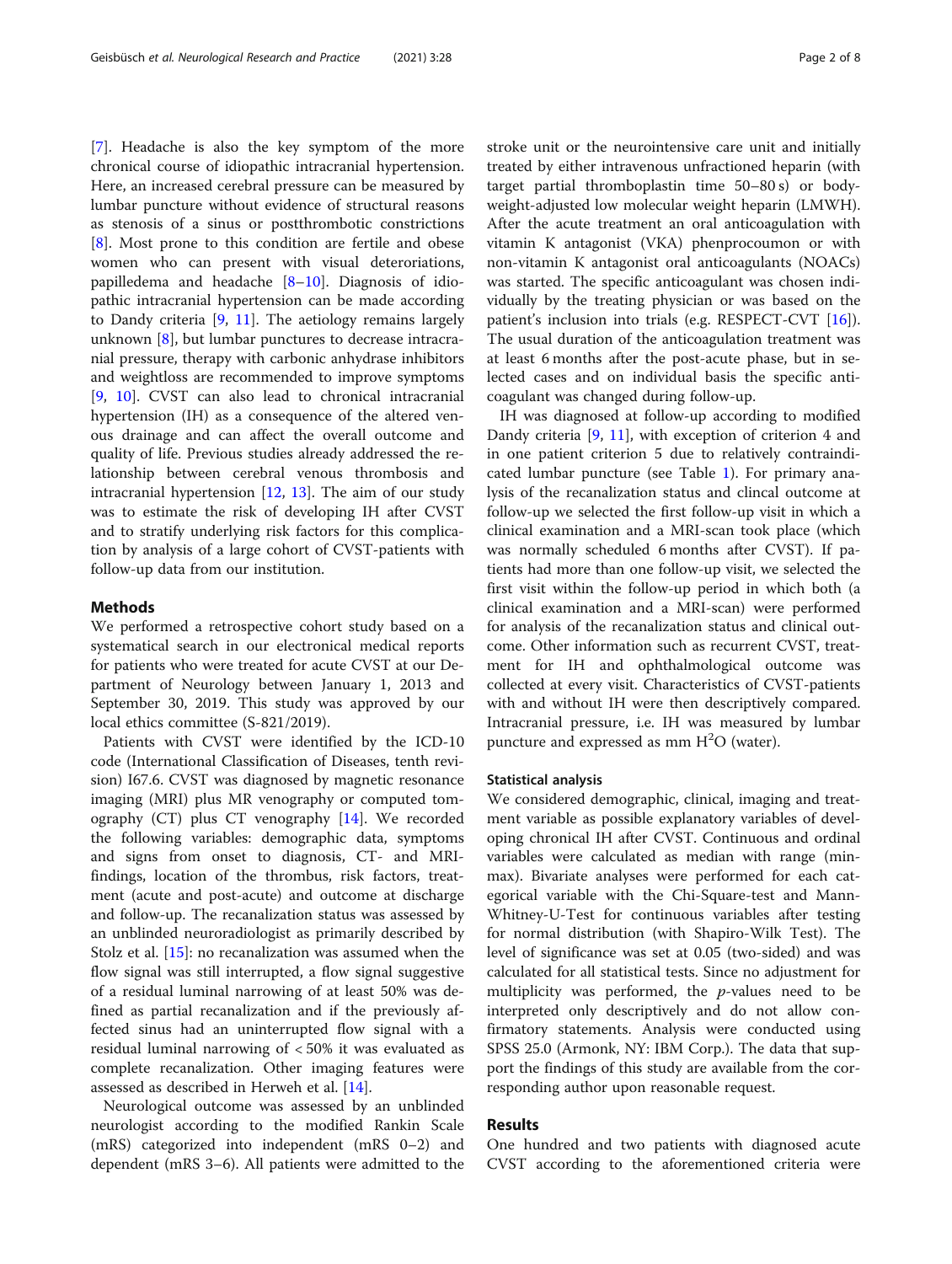|                | <b>Table 1</b> Informed Darley enteria according to [2, 11]                                                          |
|----------------|----------------------------------------------------------------------------------------------------------------------|
|                | Symptoms of raised intracranial pressure (headache, nausea, vomiting, transient visual obscurations, or papilledema) |
|                | No localizing signs with the exception of abducens (sixth) nerve palsy                                               |
|                | The patient is awake and alert                                                                                       |
| $\overline{4}$ | Normal CT/MRI findings without evidence of (acute) thrombosis                                                        |
|                | LP opening pressure of $>$ 25 cmH2O and normal biochemical and cytological composition of CSF                        |
| 6              | No other explanation for the raised intracranial pressure                                                            |

<span id="page-2-0"></span>Table 1 Modified Dandy criteria according to [\[9,](#page-7-0) [11](#page-7-0)]

enrolled in this study (Table [2](#page-3-0)). Three patients already died during the acute-phase of the CVST, 8 patients had a clinical follow-up without imaging information and 21 more patients were lost to follow-up. We were able to obtain complete data (including follow-up MRI and clinical examination) of 70 patients with a median follow-up of 6 months (range, 2–42 months). Median age of all patients ( $n = 70$ ) at time of admission was 40.5 years (range 17–77 years) and around 73% of all patients were female. Seven CVST-patients developed symptomatic intracranial hypertension (10%;  $N = 7$ ,  $n = 70$ ) according to the modified Dandy criteria which led to a presentation at the emergency department or at the outpatient clinic.

Three of these seven patients (42.9%;  $N = 3$ ,  $n = 7$ ) presented headache and visual deterioration as symptoms of IH at a median of 7 months after CVST (1–21 months, Table [3\)](#page-5-0). In two of these three patients this combination of symptoms had simply persisted after their acute CVST. The other patient presented isolated headache at diagnosis of CVST and developed visual problems afterwards. Three patients (42.9%;  $N = 3$ ,  $n = 7$ ) only reported visual disturbances without headache at follow-up: One of these 3 patients never had any kind of headache, the second patient developed visual worsening several weeks after CVST and had isolated headache when CVST was diagnosed and the third patient presented headache and visual disturbances as CVST-symptoms. The seventh patient complained about remaining headaches at followup whereas CVST had caused various symptoms such as focal seizures, dysarthria and paresis without any headache or visual symptoms before.

Median cerebrospinal fluid opening pressure of these seven patients was  $455$ mm $H^2O$  (270–550 mm $H^2O$ ). Lumbar punctures of patients with CVST who did not develop signs of IH in the further course were only performed in two cases and intracranial pressure was not measured. Four of the patients who developed chronic IH (57.1% vs. 3.2%;  $p < 0.001$ ) presented recurrent sinus thrombosis in the further course (Table [3\)](#page-5-0). But there were no significant differences between patients with or without IH concerning gender, age, risk factors for developing a CVST and the specific occluded vessels. In addition there were no significant alterations in treatment for the CVST and changes of the anticoagulation regime due to MRI findings at follow-up between these

groups. However, the presence of visual deterioration at initial admission for CVST was higher in patients who developed IH afterwards  $(57.1\%$   $(N = 4, n = 7)$  vs. 20.6%  $(N = 13, n = 63); p = 0.03$ . All patients with IH had a functional independent outcome (mRS 0–2) at initial hospital discharge and follow-up, whereas 81% of all patients without IH were functional independent at initial discharge and 92% were functionally independent at follow-up. Patients with IH showed significantly more often no recanalization of the occluded vessels on follow-up MRI (28.6% ( $N = 2$ ,  $n = 7$ ) vs. 4.8% ( $N = 3$ ,  $n =$ 63);  $p = 0.02$ ). Four of the five patients with no recanalization (two patients with IH and two patients without IH) still had an extensive thrombosis of the left sinus transversus and sigmoideus intruding the Vena jugularis at follow-up. Only one patient presented at follow up with continued occlusion of a bridging vein.

Treatment of IH in this cohort was heterogenic and individualized for each patient (Table [3](#page-5-0)). Five patients were treated with acetazolamide. For two of these, this therapy was sufficient and improved their symptoms, whereas three cases required additional treatment or intervention. In two patients who were initially treated with acetazolamide ventriculoperitonital shunting was necessary due to refractory headaches, optic atrophy with potential visual loss. One of these five patients showed intolerance to acetazolamide which is why therapy with torasemid was started instead and the anticoagulation therapy with NOAC (dabigatran) was resumed. In one case therapeutic lumbar punctures were temporarily repeated and the anticoagulation therapy was changed from vitamin K antagonist to dabigatran. In another patient endovascular therapy was attempted promptly after recurrent CVST (partial recanalization after 1st CVST), but unfortunately neither mechanical thrombectomy nor stenting of an underlying stenosis was technically possible. This patient then developed cerebral AV-fistula in the further course and was successfully treated with recurrent embolisations. In five cases the symptoms related to IH were reduced, one patient remained with a severe papillary atrophy without any further visual worsening and one patient who is still under follow-up suffers from continuing headaches with improved papilledema and visual symptoms in partial remission.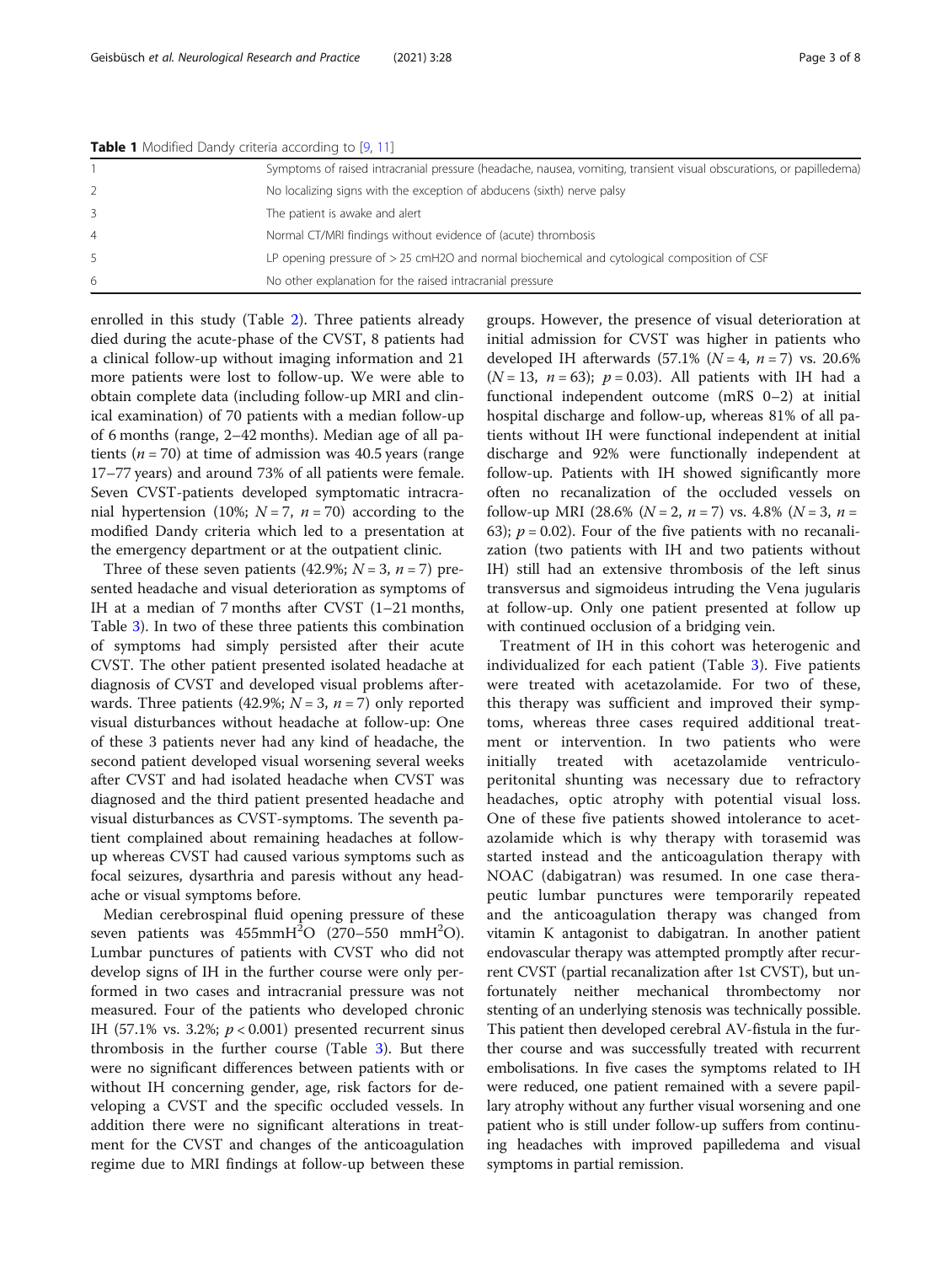<span id="page-3-0"></span>Table 2 Characteristics of all CVST-patients, all CVST-patients with Follow-up Data, CVST- patients without IH and with IH. Age is expressed as median (min-max) with \*Mann-Whitney-U-Test, categorical data expressed as n (%) with Chi-Square-Test

|                                                            | All CVST<br>$(n = 102)$   | All CVST with Follow-up Data<br>$(n = 70)$ | <b>CVST without</b><br>ıн<br>$(n = 63)$ | CVST with IH<br>$(n = 7)$ | p-value       |
|------------------------------------------------------------|---------------------------|--------------------------------------------|-----------------------------------------|---------------------------|---------------|
| Gender female                                              | 75 (73.5%)                | 51 (72.9%)                                 | 46 (73%)                                | 5 (71.4%)                 | 0.93          |
| Age, years                                                 | 40.5 (17-77)              | 40.5 (17-77)                               | $41(17-77)$                             | 40 (19-67)                | $0.83*$       |
| Symptoms and signs                                         |                           |                                            |                                         |                           |               |
| Headache                                                   | 84 (82.4%)                | 58 (82.9%)                                 | 52 (82.5%)                              | 6(85.7%)                  | 0.83          |
| Isolated headache                                          | 23 (22.5%)                | 19 (27.1%)                                 | 17 (27%)                                | 2(28.6%)                  | 0.93          |
| Visual disturbance                                         | 20 (19.6%)                | 17 (24.3%)                                 | 13 (20.6%)                              | 4 (57.1%)                 | 0.03          |
| Paresis                                                    | 25 (24.5%)                | 16 (22.9%)                                 | 15 (23.8%)                              | 1(14.3%)                  | 0.57          |
| Aphasia                                                    | 16 (15.7%)                | 7 (10%)                                    | 7(11.1%)                                |                           | 0.35          |
| Focal seizures                                             | 14 (13.7%)                | 12 (17.1%)                                 | 11 (17.5%)                              | 1(14.3%)                  | 0.80          |
| Seizure with generalization                                | 23 (22.6%)                | 12 (17.1%)                                 | 12 (19%)                                |                           | 0.20          |
| Any seizure                                                | 37 (36.3%)                | 26 (37.1%)                                 | 25 (39.7%)                              | 1(14.3%)                  | 0.19          |
| Mental status disorder                                     | 14 (13.7%)                | 8 (11.4%)                                  | 7(11.1%)                                | 1(14.3%)                  | 0.80          |
| Disturbed consciousness                                    | 13 (12.7%)                | 4 (5.7%)                                   | 4(6.3%)                                 |                           | 0.49          |
| <b>CT/MR findings</b>                                      |                           |                                            |                                         |                           |               |
| Infarct one hemisphere                                     | 19 (18.6%)                | 11 (15.7%)                                 | 11 (17.5%)                              |                           | 0.23          |
| Infarct both hemispheres                                   | 5 (4.9%)                  | $2(2.9\%)$                                 | $2(3.2\%)$                              |                           | 0.63          |
| Hemorrhage one hemisphere                                  | 35 (34.3%)                | 21 (30%)                                   | 18 (28.6%)                              | 3 (42.9%)                 | 0.43          |
| Hemorrhage both hemispheres                                | $9(8.8\%)$                | 4 (5.7%)                                   | $4(6.3\%)$                              |                           | 0.49          |
| Occluded sinus/vein                                        |                           |                                            |                                         |                           |               |
| Superior sagittal sinus                                    | 43 (42.5%)                | 30 (42.9%)                                 | 28 (44.4%)                              | 2(28.6%)                  | 0.42          |
| One/Both lateral sinus                                     | 75 (73.5%)/7<br>$(6.9\%)$ | 53 (75.7%)/5 (7.1%)                        | 47 (74.6%)/4<br>(6.3%)                  | 6(85.7%)/1<br>(14.3%)     | 0.52/<br>0.44 |
| Straight sinus                                             | 14 (13.7%)                | 9 (12.9%)                                  | 8 (12.7%)                               | 1(14.3%)                  | 0.91          |
| Inner cerebral veins                                       | 8(7.8%)                   | 3(4.3%)                                    | 3(4.8%)                                 |                           | 0.56          |
| Cortical veins                                             | 23 (22.6%)                | 17 (24.3%)                                 | 16 (25.3%)                              | $1(14.3\%)$               | 0.52          |
| Jugular veins                                              | 36 (35.3%)                | 28 (40%)                                   | 24 (38.1%)                              | 4 (57.2%)                 | 0.33          |
| Multiple thrombosis in more than one dural<br>sinus/vein   | 62 (60.8%)                | 48 (68.6%)                                 | 43 (68.3%)                              | 5 (71.4%)                 | 0.86          |
| Thrombus extending from lateral sinus into<br>jugular vein | 34 (33.3%)                | 27 (38.6%)                                 | 23 (36.5%)                              | 4 (57.2%)                 | 0.29          |
| <b>Risk factors</b>                                        |                           |                                            |                                         |                           |               |
| Thrombophilia                                              | 28 (27.5%)                | 20 (28.6%)                                 | 19 (30.2%)                              | 1(14.3%)                  | 0.38          |
| Malignancy                                                 | 11 (10.8%)                | $5(7.1\%)$                                 | $4(6.3\%)$                              | 1(14.3%)                  | 0.44          |
| Pregnancy                                                  | $1(1\%)$                  | $1(1.4\%)$                                 | $1(1.6\%)$                              |                           | 0.74          |
| Puerperium                                                 | $1(1\%)$                  |                                            |                                         |                           | -             |
| Oral contraceptives                                        | 25 (24.5%)                | 21 (30%)                                   | 19 (30.2%)                              | 2(28.6%)                  | 0.93          |
| Vaginal ring                                               | $6(5.9\%)$                | 6(8.6%)                                    | 6 (9.5%)                                |                           | 0.39          |
| Steroid therapy                                            | 13 (12.7%)                | 9 (12.9%)                                  | 9 (14.3%)                               |                           | 0.28          |
| Cytotoxic therapy                                          | 8 (7.8%)                  | 4 (5.7%)                                   | $4(6.3\%)$                              |                           | 0.49          |
| Smoking                                                    | $9(8.8\%)$                | 7 (10%)                                    | 6(9.5%)                                 | 1(14.3%)                  | 0.69          |
| Head injury                                                | 4 (3.9%)                  | 3(4.3%)                                    | 3(4.8%)                                 |                           | 0.56          |
| Treatment - acute phase                                    |                           |                                            |                                         |                           |               |
| LMWH                                                       | 74 (72.5%)                | 55 (78.6%)                                 | 49 (77.8%)                              | 6 (85.7%)                 | 0.63          |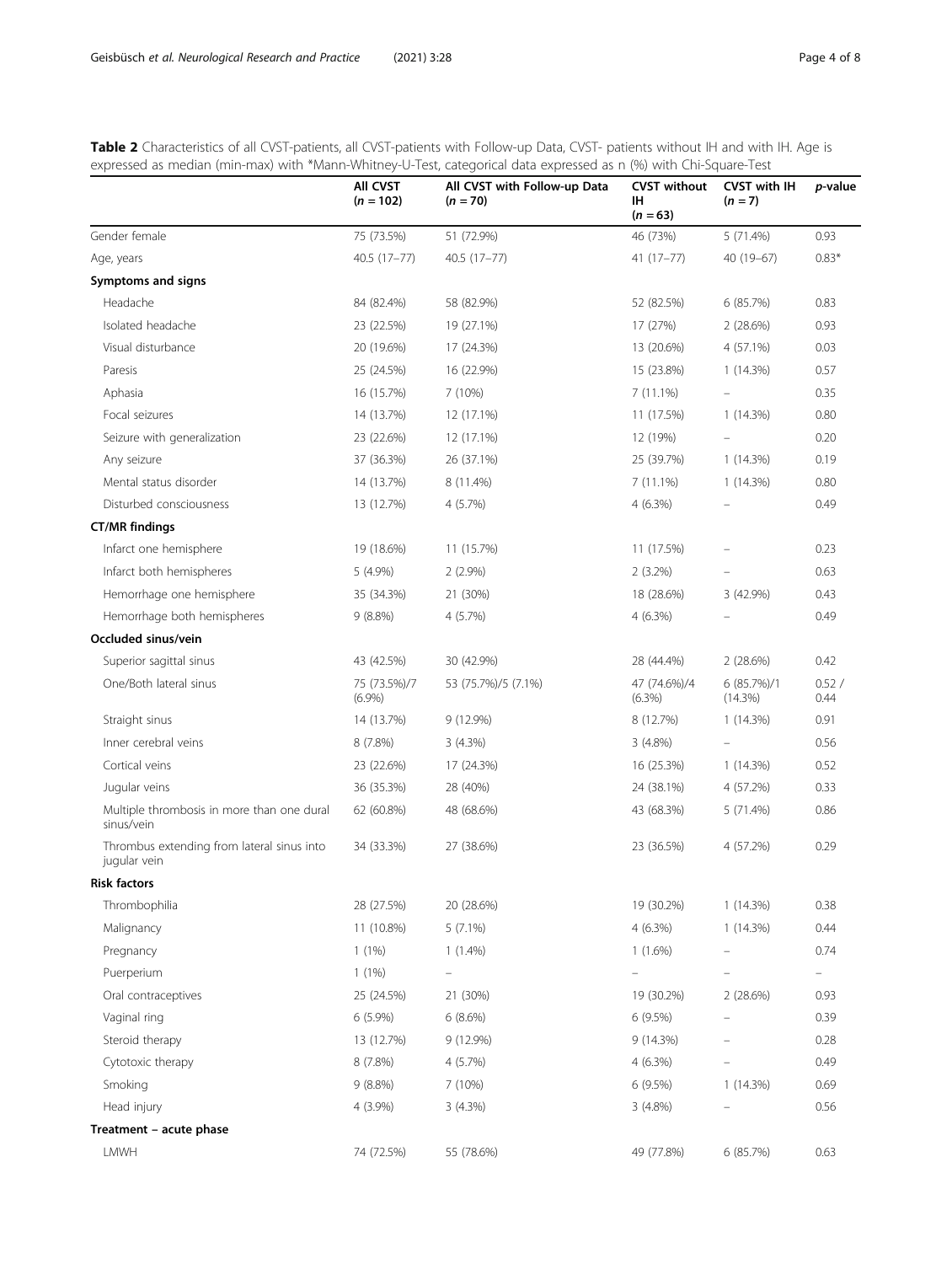|                              | <b>AII CVST</b><br>$(n = 102)$ | All CVST with Follow-up Data<br>$(n = 70)$ | <b>CVST without</b><br><b>IH</b><br>$(n = 63)$ | <b>CVST with IH</b><br>$(n = 7)$ | <i>p</i> -value |
|------------------------------|--------------------------------|--------------------------------------------|------------------------------------------------|----------------------------------|-----------------|
| Heparine i.v.                | 24 (23.5%)                     | 13 (18.6%)                                 | 13 (20.6%)                                     |                                  | 0.18            |
| Hemicraniectomy              | $7(6.9\%)$                     | 4(5.7%)                                    | $4(6.3\%)$                                     |                                  | 0.49            |
| Mechanical thrombectomy      | 11 (10.8%)                     | 4(5.7%)                                    | $3(4.8\%)$                                     | 1(14.3%)                         | 0.30            |
| Treatment - post-acute phase |                                |                                            |                                                |                                  |                 |
| OAK                          | 39 (38.2%)                     | 29 (41.4%)                                 | 26 (41.3%)                                     | 3 (42.9%)                        | 0.94            |
| <b>NOAK</b>                  | 44 (43.1%)                     | 35 (50%)                                   | 31 (49.2%)                                     | $4(57.1\%)$                      | 0.69            |
| Rivaroxaban                  | 25 (24.5%)                     | 21 (30%)                                   | 19 (30.2%)                                     | 2(28.6%)                         | 0.93            |
| Dabigatran                   | 18 (17.6%)                     | 13 (18.6%)                                 | 12 (19%)                                       | 1(14.3%)                         | 0.76            |
| Outcome at discharge         |                                |                                            |                                                |                                  |                 |
| mRS 0-2 at discharge         | 75 (73.5%)                     | 58 (82.9%)                                 | 51 (81%)                                       | 7 (100%)                         | 0.20            |
| Outcome at follow-up         |                                |                                            |                                                |                                  |                 |
| mRS 0-2 at follow-up         |                                | 65 (92.9%)                                 | 58 (92.1%)                                     | 7 (100%)                         | 0.44            |
| Complete recanalization      |                                | 18 (25.7%)                                 | 16 (25.4%)                                     | 2(28.6%)                         | 0.86            |
| Partial recanalization       |                                | 47 (67.1%)                                 | 44 (69.8%)                                     | 3 (42.9%)                        | 0.15            |
| No recanalization            |                                | $5(7.1\%)$                                 | $3(4.8\%)$                                     | 2(28.6%)                         | 0.02            |
| Recurrent sinus thrombosis   |                                | 6(8.6%)                                    | $2(3.2\%)$                                     | 4 (57.1%)                        | < 0.001         |

Table 2 Characteristics of all CVST-patients, all CVST-patients with Follow-up Data, CVST- patients without IH and with IH. Age is expressed as median (min-max) with \*Mann-Whitney-U-Test, categorical data expressed as n (%) with Chi-Square-Test (Continued)

## **Discussion**

In our study 10% of CVST-patients developed chronical IH according to the modified Dandy criteria in the further course and received specific treatment for this complication despite having a functional independent outcome at discharge and follow-up. We identified as underlying risk factors no recanalization on follow-up MRI and the presence of visual symptoms at the initial diagnosis of CVST. Patients who developed IH afterwards also seemed to be prone to recurrent sinus thrombosis. IH is a clinical complication after CVST that can influence the overall outcome and can have a relevant impact on the quality of life [[17\]](#page-7-0), even though affected patients often present a functional independent neurological outcome as measured with the mRS.

Acute CVST can mimick idiopathic IH. In a study of Biousse et al. 59 patients out of a cohort of 160 consecutive CVST-patients (37%) only presented symptoms of IH such as headache with or without visual deterioration as signs for their acute CVST; lumbar puncture with measurement of the opening pressure was performed in 32 of these 59 CVST-patients and a raised intracranial pressure was confirmed in 25 cases (78%) [[18\]](#page-7-0). In a subgroup analysis of the International Study on Cerebral Vein and Dural Sinus Thrombosis (ISCVT) raised intracranial pressure was found in 83.3% of 127 patients [\[19](#page-7-0)]. Hence, IH in patients with acute CVST is very common and a major pathophysiological mechanism to explain disease related symptoms.

Yet, up to date, it remains uncertain how many patients develop symptomatic, chronic IH in the further course after CVST and which patients may be under increased risk to do so. In our study, 10% of patients presented with isolated symptoms of IH at a median time of 7 months (range 1–21 months) after their CVST. It is likely that in the majority of the remaining patients the initially raised intracranial pressure slowly returned to normal with recanalization of the occluded vessel and/or establishment of collateral venous flow. Interestingly, there were no significant differences between CVSTpatients with or without IH concerning gender, age, risk factors for developing a CVST in the first place, specific occluded vessels or anticoagulation treatment for the CVST. Most of our patients had a complete or partial recanalization at follow-up and only five of all CVSTpatients (7.1%) had no recanalization. These recanalization rates correspond with other studies [[20](#page-7-0), [21](#page-7-0)]. However, and supporting the above mentioned hypothesis, patients with failed recanalization despite anticoagulation had more often IH as a complication than others. Therefore a lack of recanalization seem to be a risk factor for IH after first CVST. While some studies could not find any association between functional neurological outcome and recanalization status [\[14](#page-7-0), [15](#page-7-0), [20](#page-7-0)–[23](#page-7-0)], a systematic review and meta-analyasis of 19 studies could show that a lack of venous recanalization was associated with a worse clinical outcome [\[24](#page-7-0)]. Another retrospective observational multicenter cohort study with 508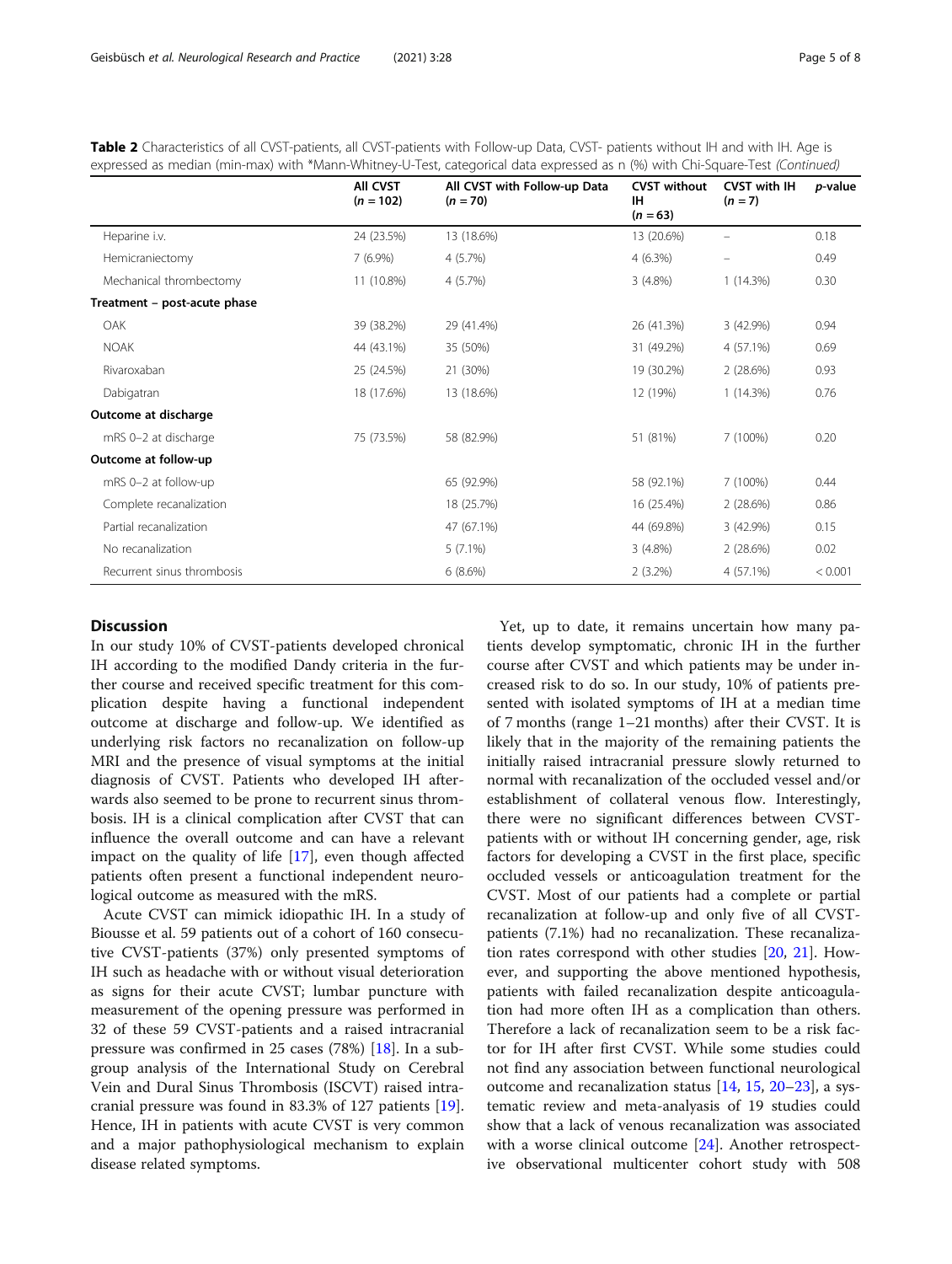<span id="page-5-0"></span>

|  | Table 3 Characteristics of chronic IH for each patient |  |  |  |
|--|--------------------------------------------------------|--|--|--|
|  |                                                        |  |  |  |

|                                                   | Patient 1                                                                                                                                                                  | Patient 2                                                                 | Patient 3                           | Patient 4                                                                   | Patient 5                               | Patient 6                                                                                                     | Patient 7                                                                                  |
|---------------------------------------------------|----------------------------------------------------------------------------------------------------------------------------------------------------------------------------|---------------------------------------------------------------------------|-------------------------------------|-----------------------------------------------------------------------------|-----------------------------------------|---------------------------------------------------------------------------------------------------------------|--------------------------------------------------------------------------------------------|
| Time of IH<br>diagnosis                           | 2 months after CVST                                                                                                                                                        | 7 months<br>after CVST                                                    | 8 months<br>after CVST              | 11 months<br>after CVST                                                     | 1 month<br>after CVST                   | 5 months after<br>CVST                                                                                        | 21 months<br>after CVST                                                                    |
| Symptoms of IH                                    | headache double vision,<br>papilledema                                                                                                                                     | headache,<br>visual<br>disturbances                                       | headache,<br>visual<br>disturbances | visual<br>disturbances.<br>papilledema                                      | visual<br>disturbances                  | visual<br>disturbances                                                                                        |                                                                                            |
| Symptoms of<br>previous CVST                      | headache, visual<br>disturbances                                                                                                                                           | isolated<br>headache                                                      | headache,<br>visual<br>disturbances | isolated<br>headache                                                        | headache,<br>visual<br>disturbances     | visual<br>disturbances                                                                                        | headache,<br>paresis, focal<br>seizures                                                    |
| Recanalization<br>status                          | partial                                                                                                                                                                    | no<br>recanalization                                                      | complete                            | partial                                                                     | complete                                | no recanalization                                                                                             | partial                                                                                    |
| CVST recurrence                                   | yes (9 months after CVST)                                                                                                                                                  | yes (1 month<br>and 12<br>months after<br>CVST)                           | no                                  | yes (12 months no<br>after CVST)                                            |                                         | no                                                                                                            | yes (in the<br>further course)<br>plus<br>Dural fistulas                                   |
| $CSF$ pressure $-$ at<br>the time of<br>diagnosis | 500 mm $H2O$                                                                                                                                                               | 330 mmH <sup>2</sup> O                                                    | $270$ mmH <sup>2</sup> $O$          | 410 mm $H2O$                                                                |                                         | 550 mmH <sup>2</sup> O 500 mmH <sup>2</sup> O                                                                 | not performed                                                                              |
| Treatment of IH                                   | initially acetazolamide and<br>frequently lumbar punctures;<br>due to remaining symptoms<br>after insufficient attempt of<br>mechanical recanalization,<br>shunt-operation |                                                                           | acetazolamide acetazolamide         | intolerant to<br>acetazolamide.<br>short-time<br>therapy with<br>torasemide | repeated<br>lumbar<br>punctures         | initially<br>acetazolamide,<br>but due to<br>increasing CSF<br>pressure and<br>papilledema<br>shunt-operation | insufficient<br>attempt of<br>mechanical<br>recanalization.<br>embolization<br>of fistulas |
| Outcome (mRS)                                     | symptom-free<br>(mRS <sub>0</sub> )                                                                                                                                        | improved<br>symptoms<br>but remaining<br>headaches<br>(mRS <sub>1</sub> ) | symptom-free<br>(mRS <sub>0</sub> ) | symptom-free<br>(mRS <sub>0</sub> )                                         | symptom-<br>free<br>(mRS <sub>0</sub> ) | improved<br>symptoms<br>(mRS 1)                                                                               | improved<br>symptoms<br>(mRS <sub>2</sub> )                                                |
| Ophthalmological<br>Control                       | improved papilledema                                                                                                                                                       | improved<br>papilledema                                                   | no<br>abnormalities                 | not performed                                                               | not<br>performed                        | improved<br>papilledema on<br>the right, severe<br>left papillary<br>atrophy                                  | not performed                                                                              |

patients also revealed an association between recanalization status and functional outcome [\[25](#page-7-0)]. Some authors suggest that residual headache, i.e. persistent IH, is more common in patients with no recanalization [[22,](#page-7-0) [26\]](#page-7-0). One study showed that complete recanalization rates were lower in patients with multiple thrombosis in more than one dural sinus [\[20](#page-7-0)]. Whereas some authors could draw the conclusion that thrombosis of the superior sagittal sinus was a positive predictor of recanalization  $[14]$  $[14]$ , in another study the sigmoid sinus recanalized more often [[21\]](#page-7-0). Among the five patients in our study that did not show any recanalization at follow up, 80% had an extensive thrombosis from lateral sinus into jugular vein. A recent study could also show that there were no differences between patients that were treated with dagibatran or warfarin concerning recanalization rates [[23\]](#page-7-0).

Our findings also lead to the assumption that patients who present visual disturbances as a symptom of their CVST seem to develop symptomatic IH more likely afterwards. Visual symptoms are described as a common complication of CVST-associated IH [[27](#page-7-0), [28\]](#page-7-0). According

to Ding et al. there is a clear association of the magnitude of intracranial pressure and visual loss; a pressure ≥ 330mmH<sup>2</sup>O may be a cut-off value that predicts visual damage in CVST-patients [\[27](#page-7-0)]. Although these values were derived from a cohort of acute CVST-patients, the high cerebrospinal fluid (CSF) opening pressure (median  $455$ mm $H^2O$ , 270-550 mm $H^2O$ ) that was measured in our CVST-patients with chronic IH at follow up indicates a clear association with the increased frequency of visual symptoms in this subset of patients. Hence, as a clinically relevant consequence, patients with CVST and visual symptoms at presentation or during follow-up, should be closely monitored and medical treatment or interventions for IH should be considered early in these cases to avoid further visual deteroriation.

The present data cannot help to further elucidate the differences between patients who suffer from idiopathic IH versus those who develop IH as a secondary event. Features of patients with IH originating from idiopathic cause or from CVST, including CSF opening pressure, are very similar and the two entities may only be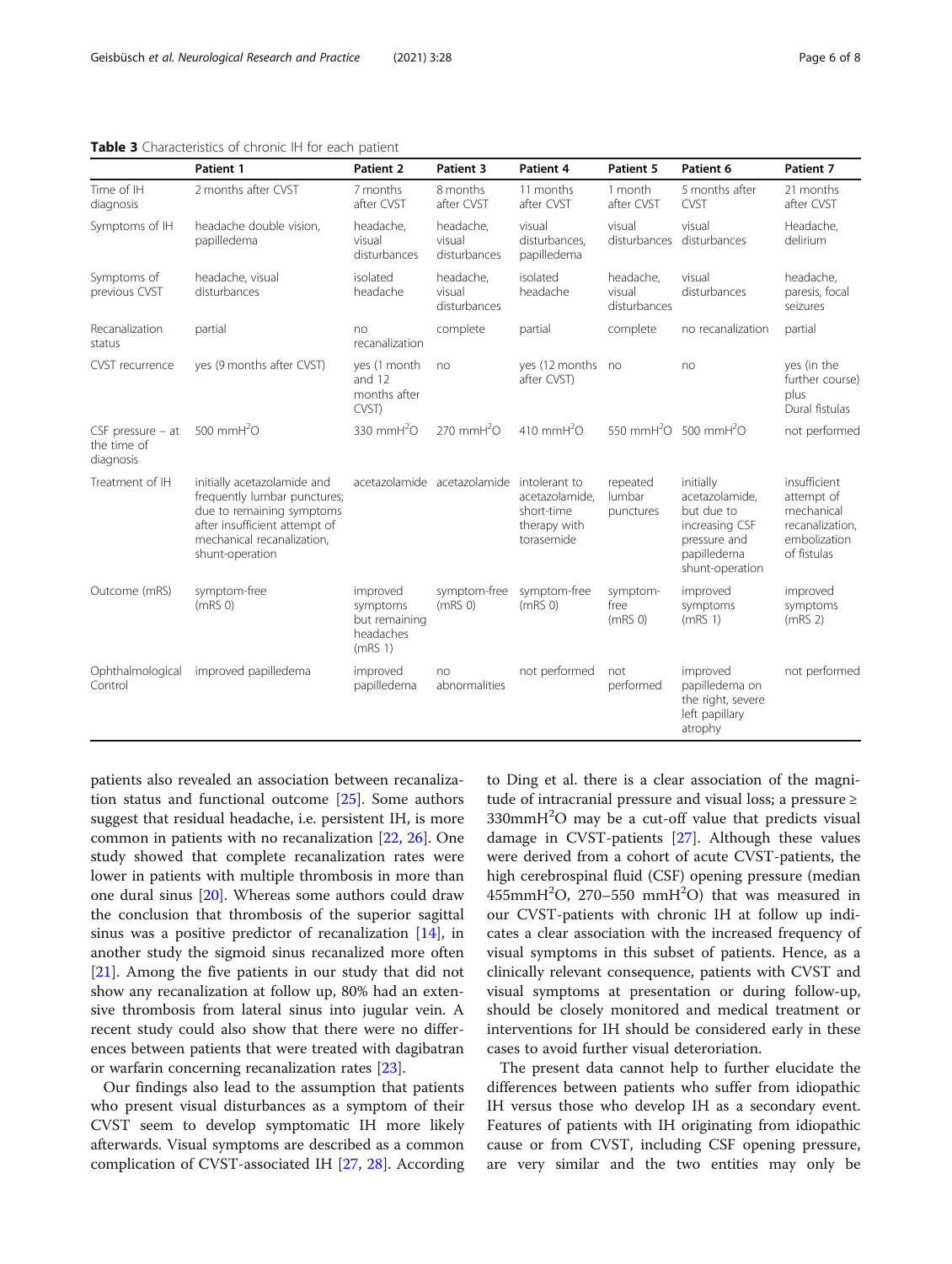<span id="page-6-0"></span>differentiated by imaging of the intracranial venous system [[12](#page-7-0), [29](#page-7-0), [30](#page-7-0)]. However, isolated raised intracranial pressure from CVST differs in management from IIH and should be classified neither as "idiopathic IH" nor as "pseudotumor cerebri" [[18\]](#page-7-0). The treatment of IH in our cohort was heterogenic (Table [3](#page-5-0)) and also included a switch in the anticoagulation regime for CVST in two patients.

This study has some limitations. First, a possible source of bias is the retrospective design of this study. Second, due to the prevalence of CVST the cohort was relatively small  $(n = 102)$  and there was a lack of complete follow-up data for some CVST-patients (lost-to-follow-up,  $n = 32$ ). The reason for the lack of follow-up data remains unclear. One possible explanation could be that patients applied for post-acute follow-up appointments with physicians closer to their home. Another interpretation of the missing data could be that patients with very severe CVST or no symptoms at all after CVST might miss follow-up visits more likely. For 8 patients we obtained clinical data without imaging information, five of these patients showed an independent outcome at follow-up, two patients were dependent and one patient died due to other reasons. Furthermore we were not able to receive information for 21 patients (neither neurological nor neuroradiological). Twelve of these 21 patients had an independet outcome at hospital discharge whereas 9 patients were functional dependent at that point of time. These numbers seem to underline the above mentioned hypothesis. Third, lumbar punctures were not systematically performed on all CVST-patients at follow-up, but only when IH was clinically suspected by the treating physician. In one IH-patient lumbar puncture was not performed due to secondary dural fistulas (Table [3\)](#page-5-0). Third, the fact that our IH-patients presented with very high CSF opening pressure (median  $455$ mm $H<sup>2</sup>O$ ) suggests that we might have missed less severe cases of IH. Therefore the prevalence of IH might be higher than reported.

## Conclusions

IH is not a rare complication in the further course after CVST with possibly serious consequences to patients' visual function. Therefore a follow-up visit including thorough anamnesis, clinical examination and a MRI scan with venography should be performed for each CVST-patient. Since visual symptoms and failed recanalization seem to indicate an increased risk of IH after CVST, an ophthalmologic consultation and diagnostic lumbar punctures should be considered in these cases to identify patients who might require specific IH treatment next to their anticoagulation regime.

#### Abbreviations

CVST: Cerebral venous sinus thrombosis; IH: Intracranial hypertension; mRS: Modified Rankin Scale; LMWH: Low molecular weight heparin; VKA: Vitamin K antagonist; NOACs: Non-vitamin K antagonist oral anticoagulants

#### Acknowledgements

The authors wish to thank Stefan Moschny for his assistance in collecting data for this study.

Dr. Christina Geisbüsch was supported by a scholarship of the Faculty of Medicine of the University of Heidelberg.

#### Authors' contributions

CGe wrote the paper, acquired and analyzed the data. CH, CGu, PR, MM made critical revision and edits to the manuscript. SN designed the study, analyzed the data and made critical revisions and edits to the manuscript. The author(s) read and approved the final manuscript.

#### Funding

N.A.

#### Availability of data and materials

The data that support the findings of this study are available from the corresponding author upon reasonable request.

#### **Declarations**

#### Ethics approval and consent to participate

This study was approved by our local ethics committee (S-821/2019), medical faculty of University of Heidelberg. Patient informed consent waived due to the retrospective nature of the study.

#### Consent for publication

N.A.

## Competing interests

Christina Geisbüsch—none. Christian Herweh—UNRELATED: Consultancy: Brainomix, Oxford, UK, Christoph Gumbinger—UNRELATED: Speaker of the commission teleneurology service of the German Stroke Society. Peter A. Ringleb—UNRELATED: Consultancy: Boehringer, Lecture fees from Bayer, Boehringer Ingelheim, BMS, Daichii Sankyo, Pfizer. Markus A. Möhlenbruch—UNRELATED: Board Membership: Codman; Consultancy: Medtronic, MicroVention, Stryker; Payment for Lectures Including Service on Speakers Bureaus: Medtronic, MicroVention, Stryker. \*Money paid to the institution. Simon Nagel—UNRELATED: Consultancy: Brainomix, Boehringer Ingelheim; Payment for Lectures Including Service on Speakers Bureaus: Pfizer, Medtronic, Bayer AG.

#### Author details

<sup>1</sup>Department of Neurology, Heidelberg University Hospital, Im Neuenheimer Feld 400, 69120 Heidelberg, Germany. <sup>2</sup> Department of Neuroradiology, Heidelberg University Hospital, Heidelberg, Germany.

### Received: 16 February 2021 Accepted: 4 May 2021 Published online: 17 May 2021

#### References

- 1. Coutinho, J. M., Zuurbier, S. M., Aramideh, M., & Stam, J. (2012). The incidence of cerebral venous thrombosis: a cross-sectional study. Stroke, 43(12), 3375–3377 [Research Support, Non-U.S. Gov't].
- 2. Ferro, J. M., Canhao, P., Stam, J., Bousser, M. G., & Barinagarrementeria, F. (2004). Prognosis of cerebral vein and dural sinus thrombosis: results of the International Study on Cerebral Vein and Dural Sinus Thrombosis (ISCVT). Stroke, 35(3), 664–670 [Multicenter Study Research Support, Non-U.S. Gov't].
- 3. Bousser, M. G., & Ferro, J. M. (2007). Cerebral venous thrombosis: an update. Lancet Neurology, 6(2), 162–170 [Review].
- 4. Dentali, F., Gianni, M., Crowther, M. A., & Ageno, W. (2006). Natural history of cerebral vein thrombosis: a systematic review. Blood, 108(4), 1129–1134 [Review Systematic Review].